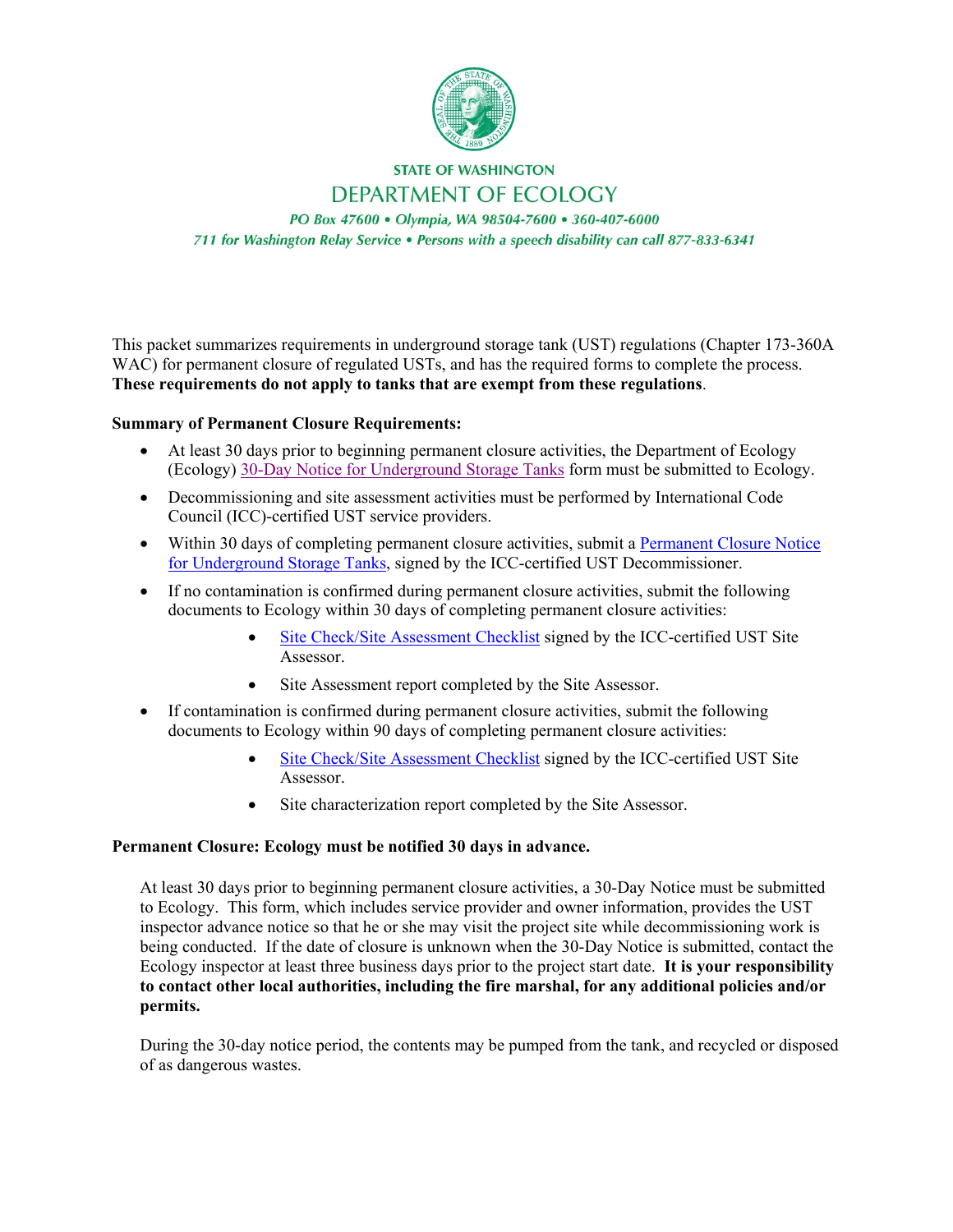#### **ICC-certified service providers must be used.**

Service providers performing permanent closure activities must carry proof they are certified by the International Code Council as an UST Decommissioner and Site Assessor.

Conducting tank closures is dangerous work and should **not** be completed by unqualified or inexperienced persons. Failure to follow proper procedures may result in fire, explosion, and other hazards to human health or the environment.

### **Permanent closure procedures.**

Permanent closure includes "removal", "closure-in-place", or "change-in-service" (i.e. changing the product stored in a tank from a regulated substance to an unregulated substance). These projects may begin 30 days after Ecology date stamps the 30-Day Notice, and must be completed within 90 days after this date.

To begin the process, the ICC-certified Decommissioner will empty and clean tanks of all liquid and accumulated sludge. The tank must be properly inerted of flammable vapors, as directed by the International Fire Code. The Decommissioner must ensure the tank atmosphere and excavation area is regularly monitored for flammable or vapor concentrations until the tank is removed from both the excavation and the site. Piping, except any vent lines, shall be drained of product and be either capped or removed from the ground.

Tanks may then either be removed from the ground or filled with a solid inert material, such as CDF, a controlled density fill. Although the UST regulations allow for tanks to be closed in place, Ecology strongly recommends tanks be removed for the following reasons:

- it allows for the soil conditions to be observed,
- it is easier to collect soil samples needed for the site assessment (described below), and
- it may make any future property transactions less complicated, as potential buyers may not want to buy a property with a buried tank on it.

If a tank will be closed-in-place, first check with the local jurisdiction and fire marshal to ensure they will allow tanks to be closed using this method.

Once a tank is removed or filled with an inert material, the UST Decommissioner is required to fill out a Permanent Closure Notice that must also be signed by the owner or operator. This notice shall be submitted to Ecology within 30 days after tank closure activities are completed. If the site has a facility compliance tag, the tag must also be returned to Ecology at this time.

#### **All permanent closures require a site assessment be conducted.**

A site assessment is an investigation to determine if the UST system released regulated product into the soil or groundwater. It must be performed in accordance with Ecology's *Guidance for Site Checks and Site Assessments for USTs* and completed by an ICC-certified Site Assessor, a Washington-registered Professional Engineer (P.E.) or Washington Certified Hydrogeologist who is competent, by means of examination, experience, or education, to perform site assessments. The guidance provides information on sampling procedures, the number and locations of samples to be obtained, required laboratory analyses, and reporting requirements.